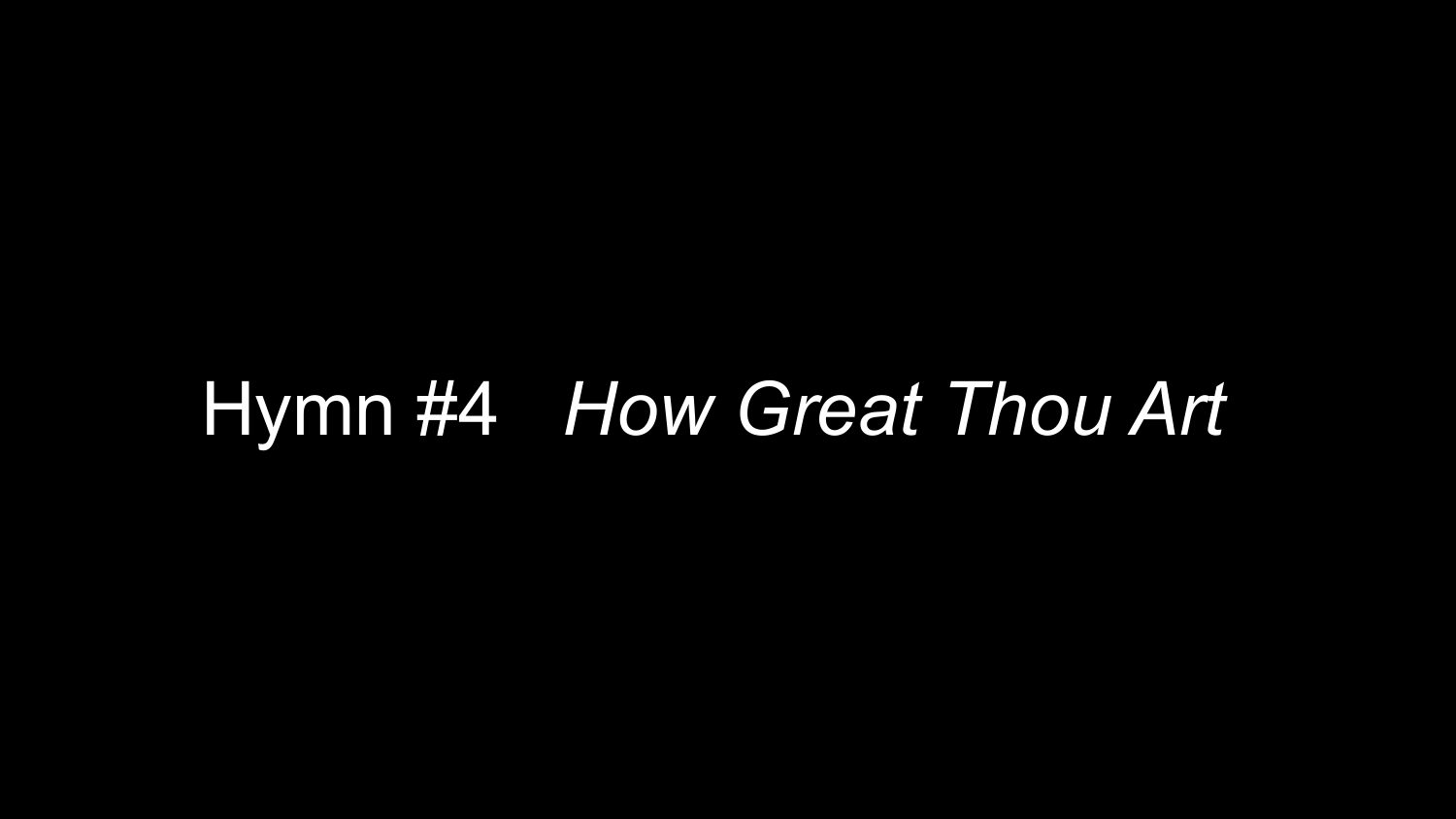#### NAHUM: The Oracle of Nineveh 630 BC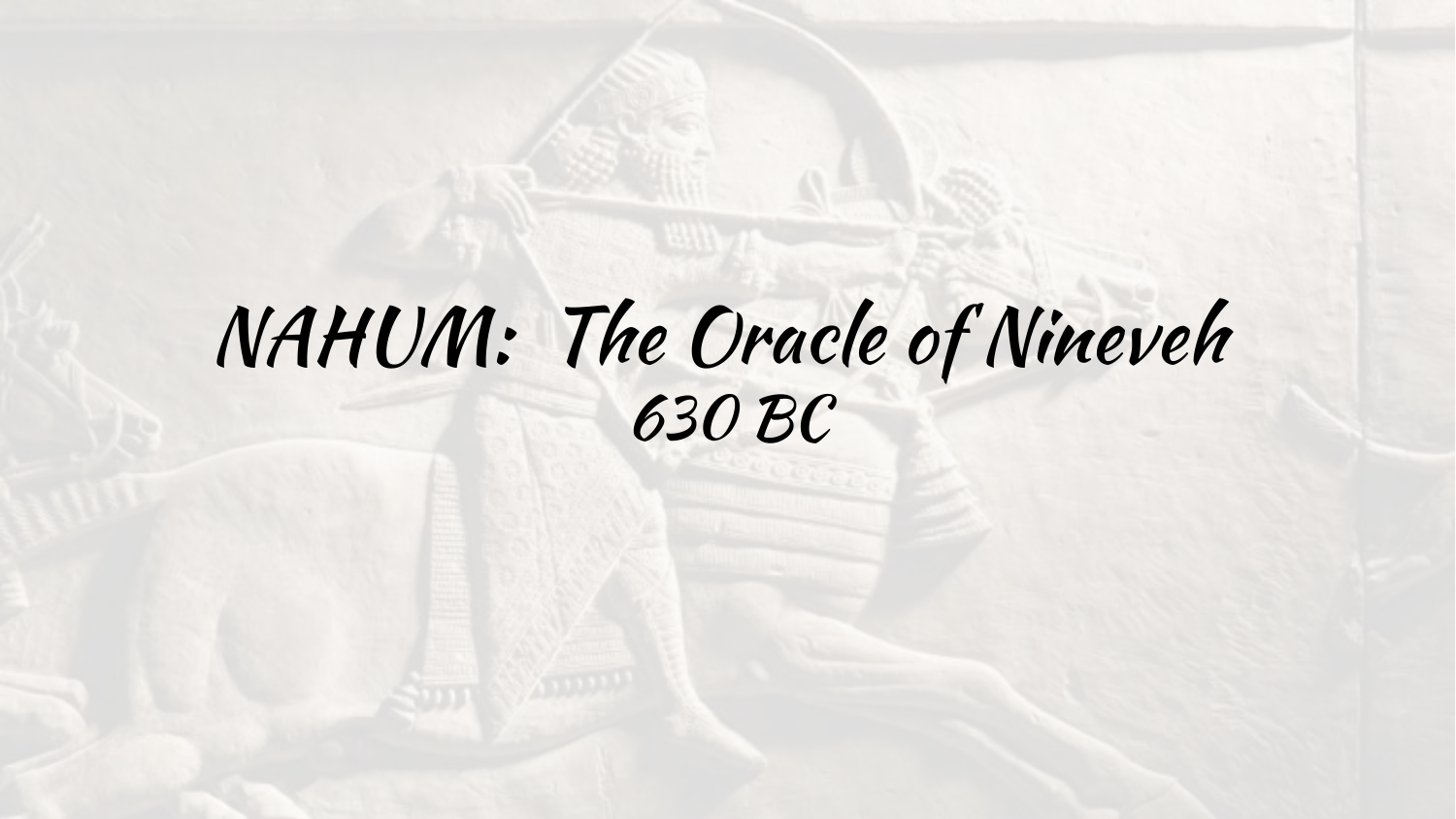# Who ENJOYS the HOPE of the Lord?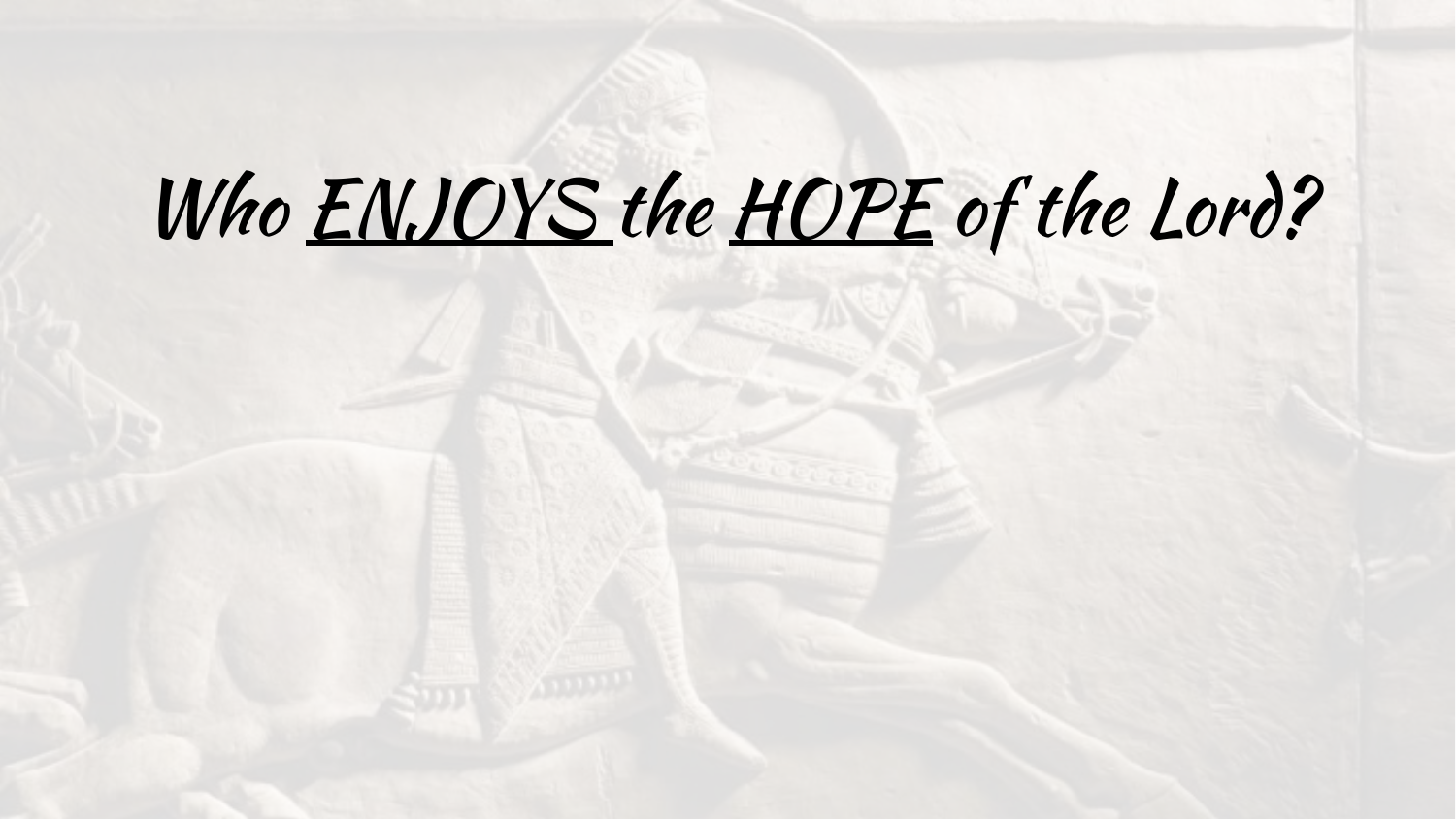# Who ENJOYS the HOPE of the Lord?

"Enjoy" - possess, benefit from, take pleasure in "Hope" - expectant desiring; trusting for a certain thing to happen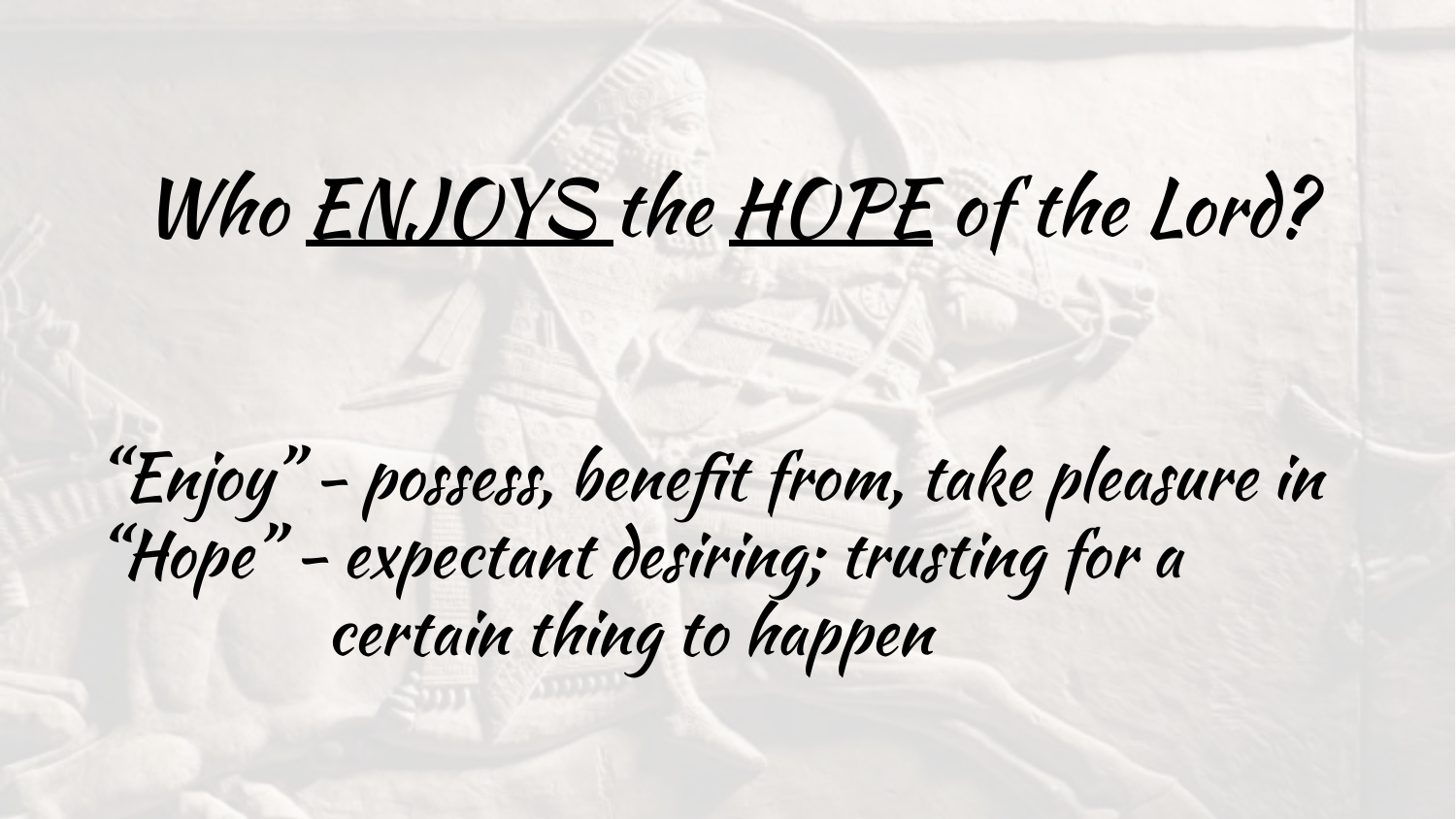#### I. NOT those who trust in themselves (Psalm 20:6-7)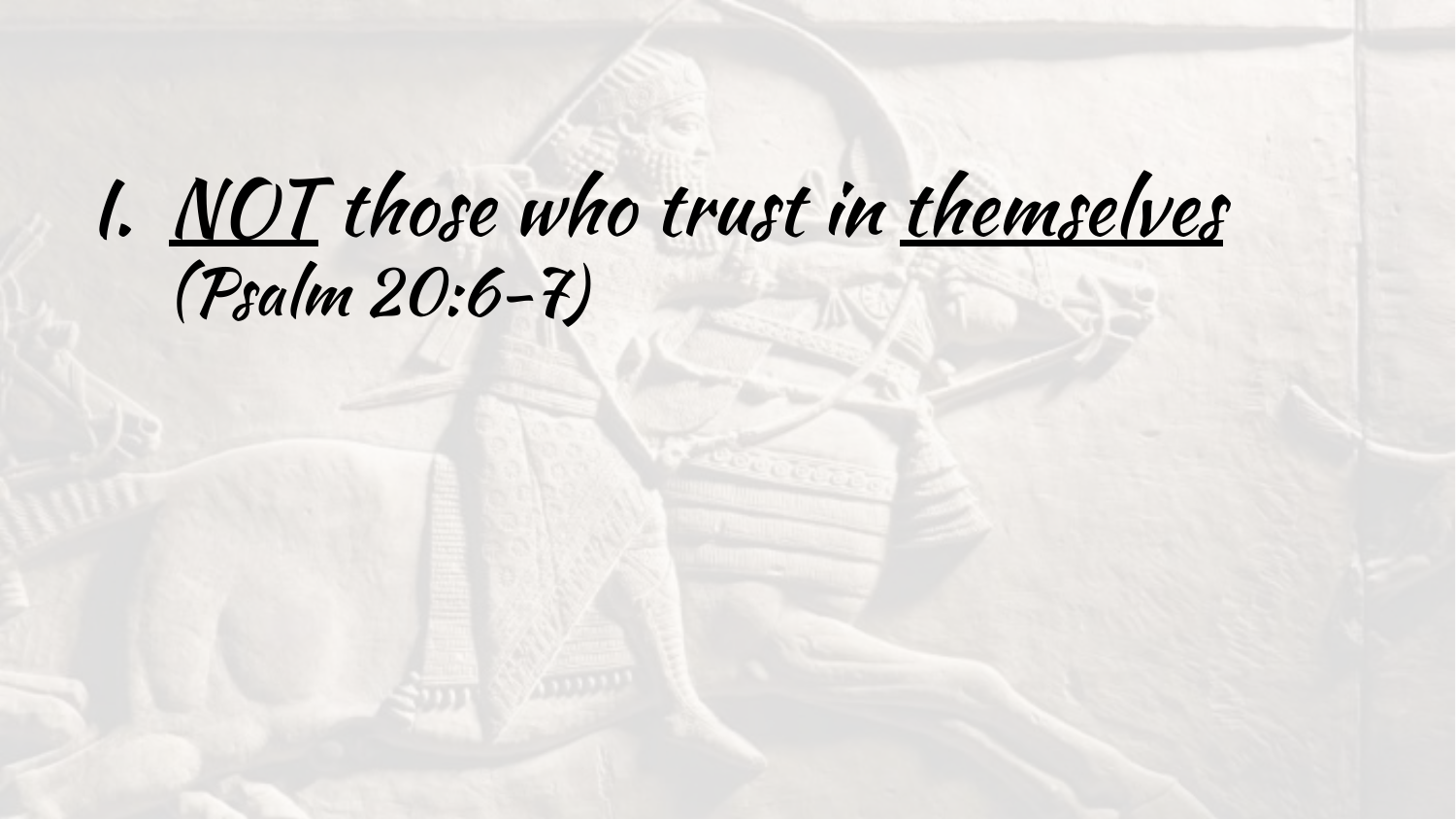#### I. NOT those who trust in themselves (Psalm 20:7)

## a. Not the proud (Nahum 1:9-13; 3:8-19)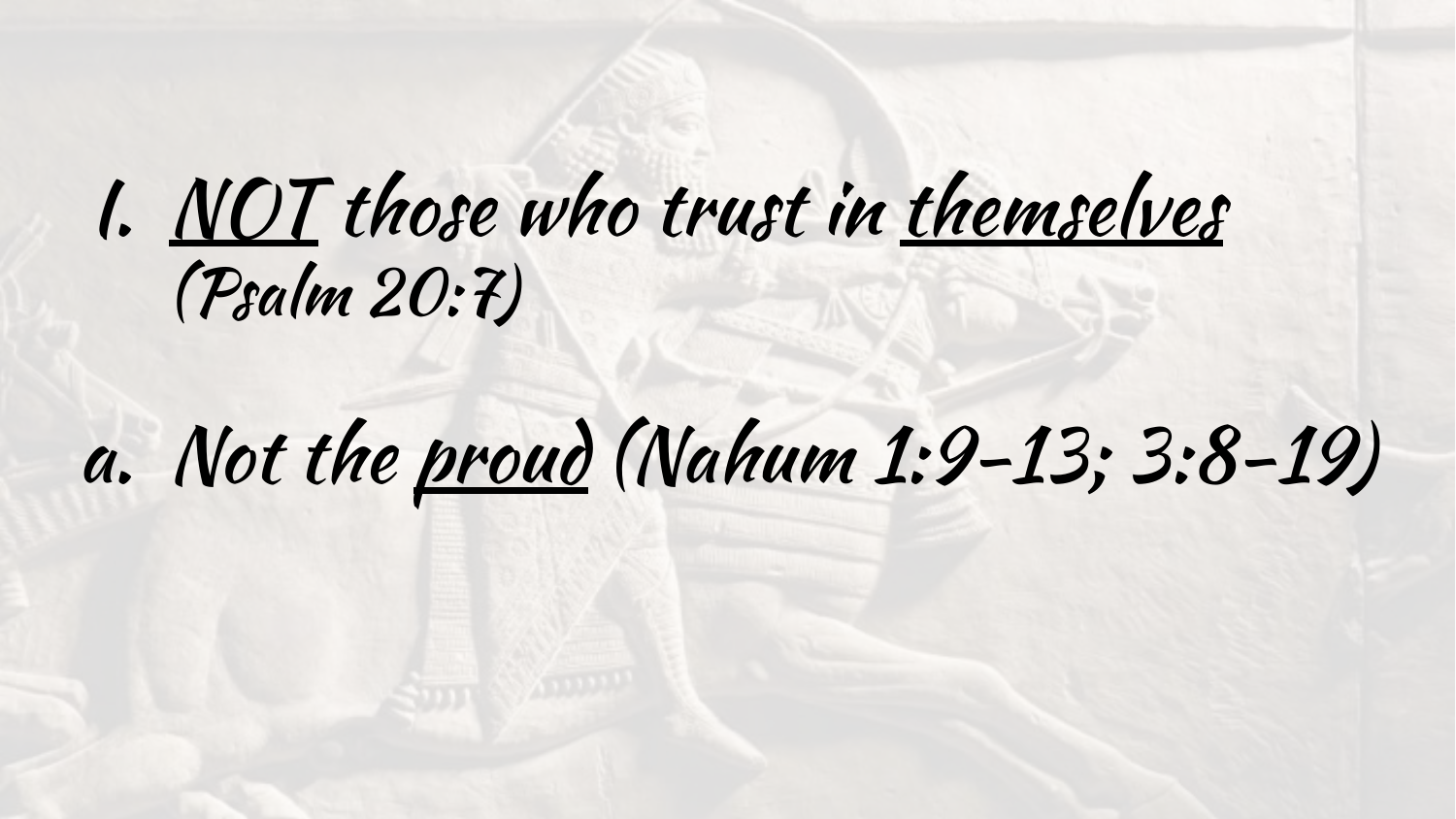#### I. NOT those who trust in themselves (Psalm 20:7)

# a. Not the proud (Nahum 1:9-11; 3:8-19)

## b. Not the violent (Nahum 3:1-7)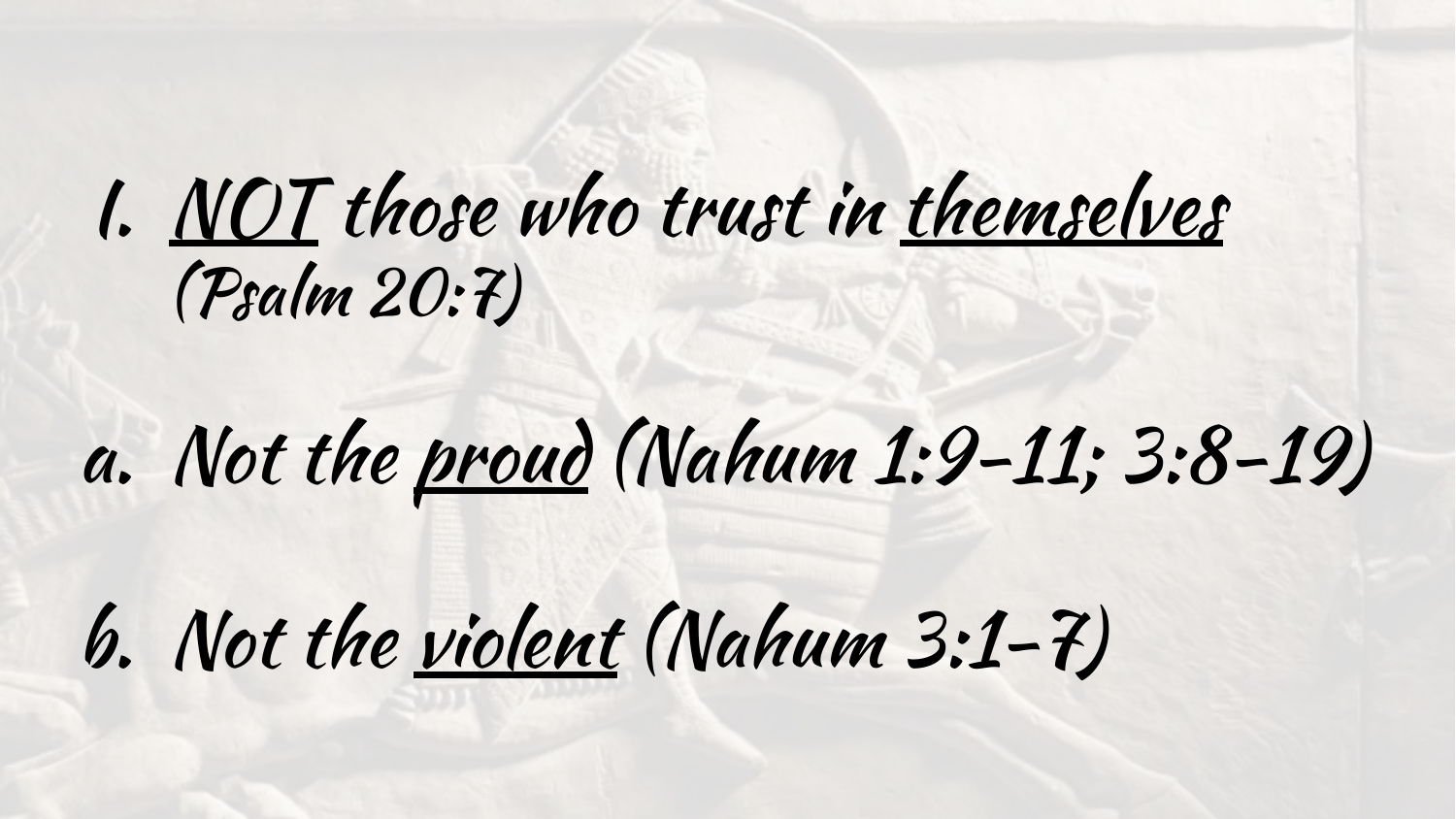## So…Who DOES enjoy the hope of the Lord?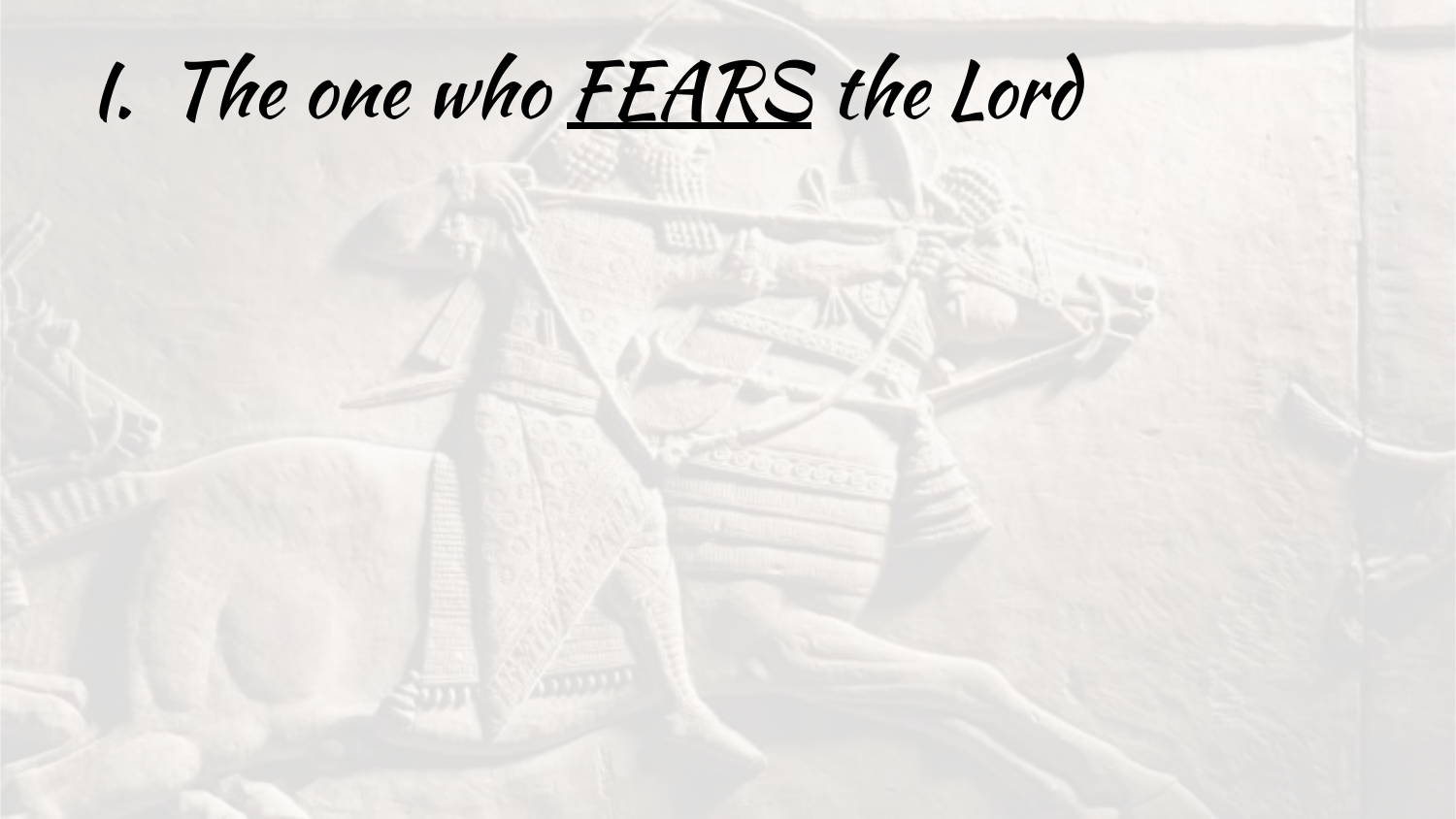Normally "fear" and "hope" don't go together!

#### "Fear" – Awe and reverence for His character, His power, and His wisdom

"O Lord my God, when I in awesome wonder consider all the worlds Thy hands have made, I see the stars, I hear the rolling thunder, Thy power throughout the universe displayed… Then I shall bow in humble adoration, and there proclaim, my God, How Great Thou art!"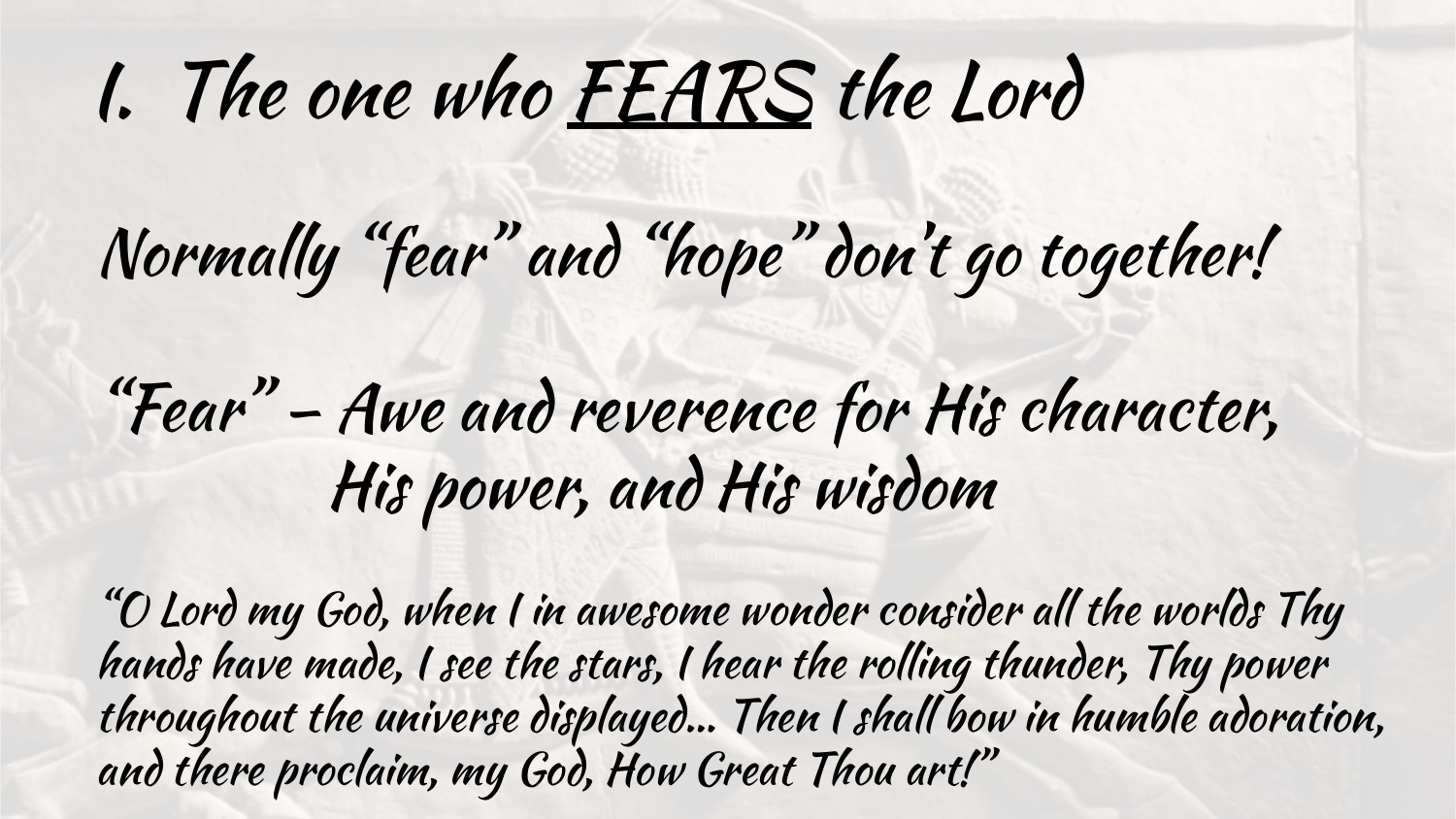### a. The one who listens to the Word of God (2 Kings 22:1-11)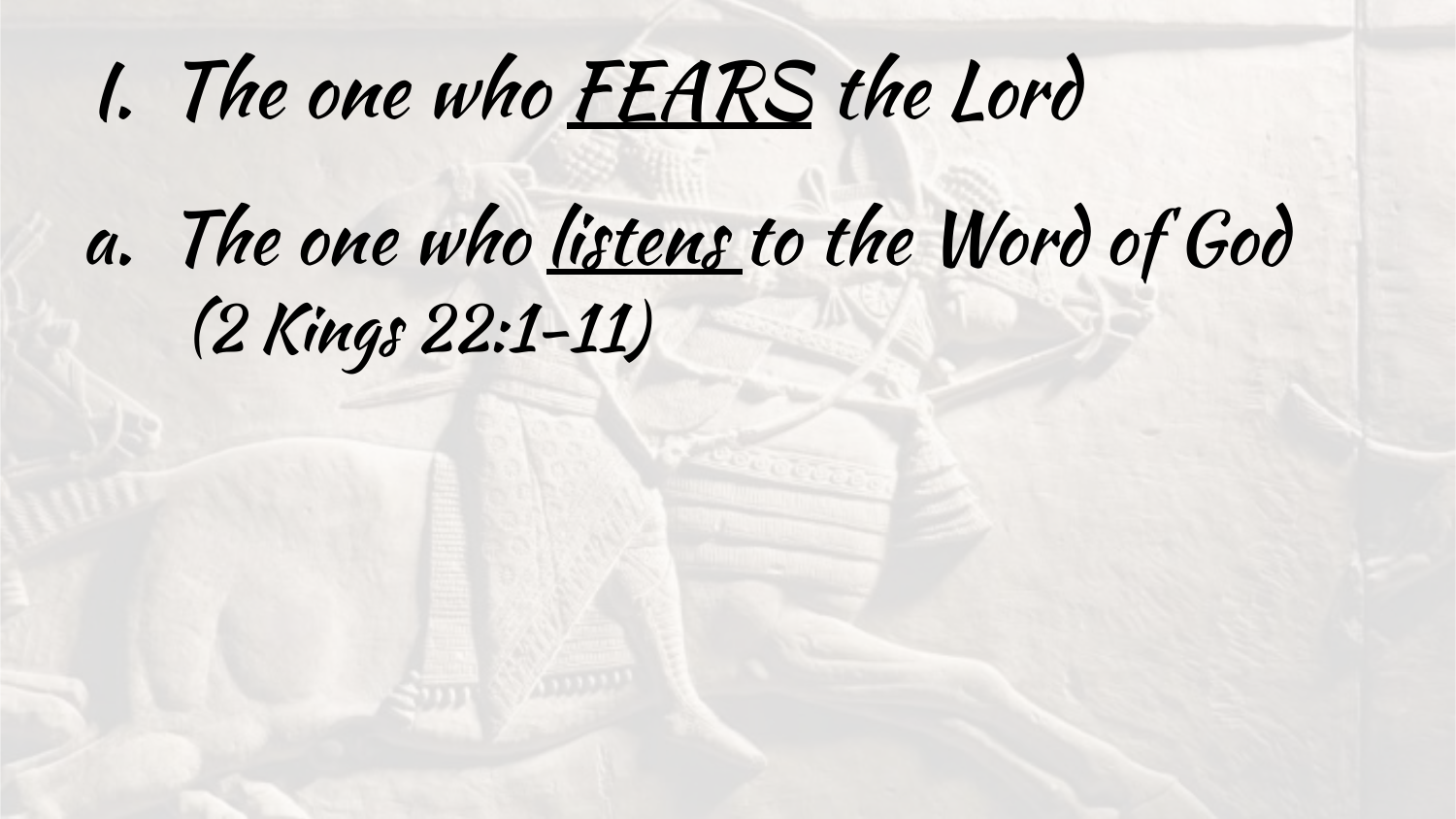a. The one who listens to the Word of God (2 Kings 22:1-11) b. The one who humbles himself before the Word of God (2 Kings 22:11-20)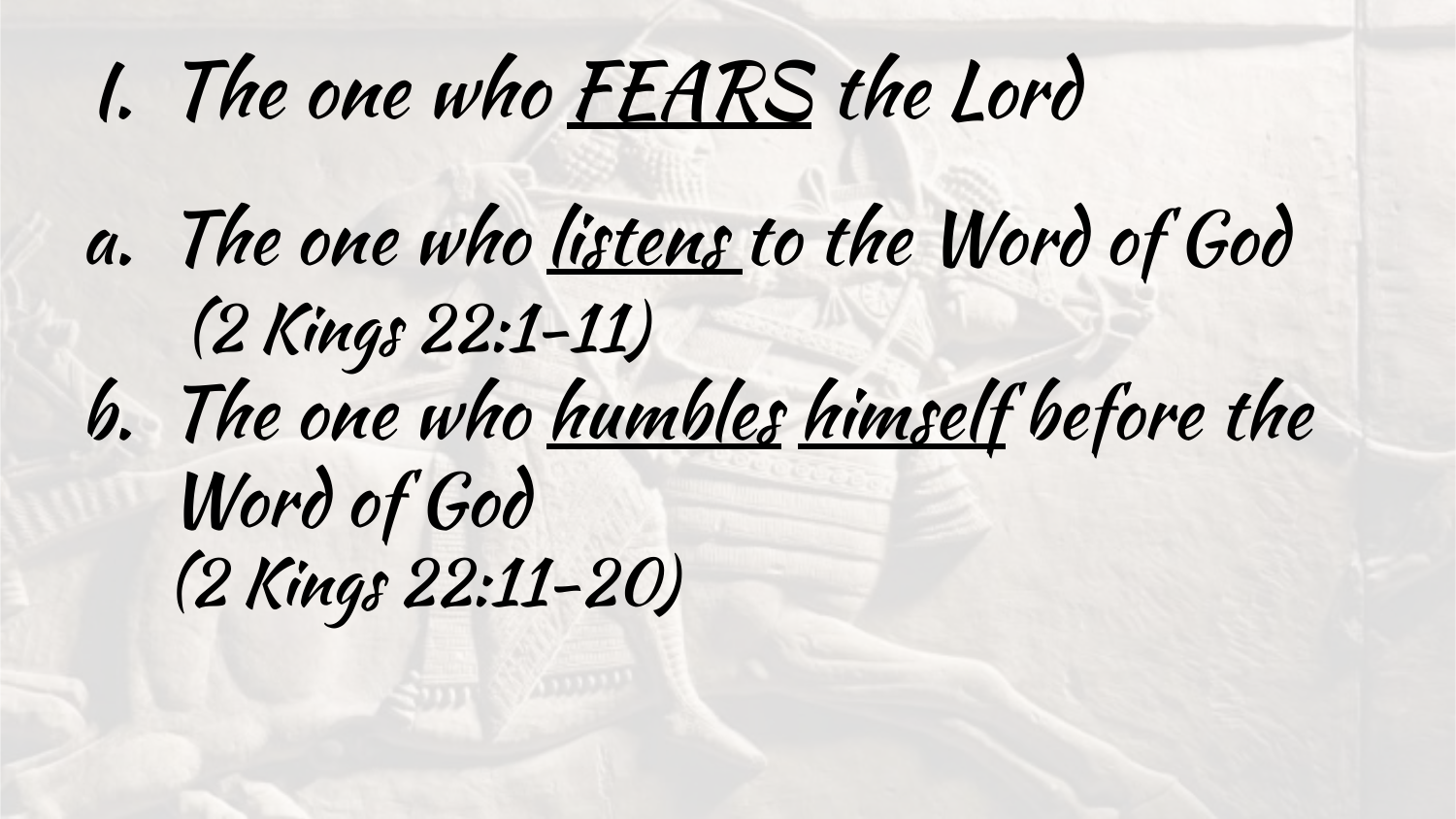a. The one who listens to the Word of God (2 Kings 22:1-11) b. The one who humbles himself before the Word of God (2 Kings 22:11-20) c. The one who obeys the Word of God (2 Kings 23:1-25)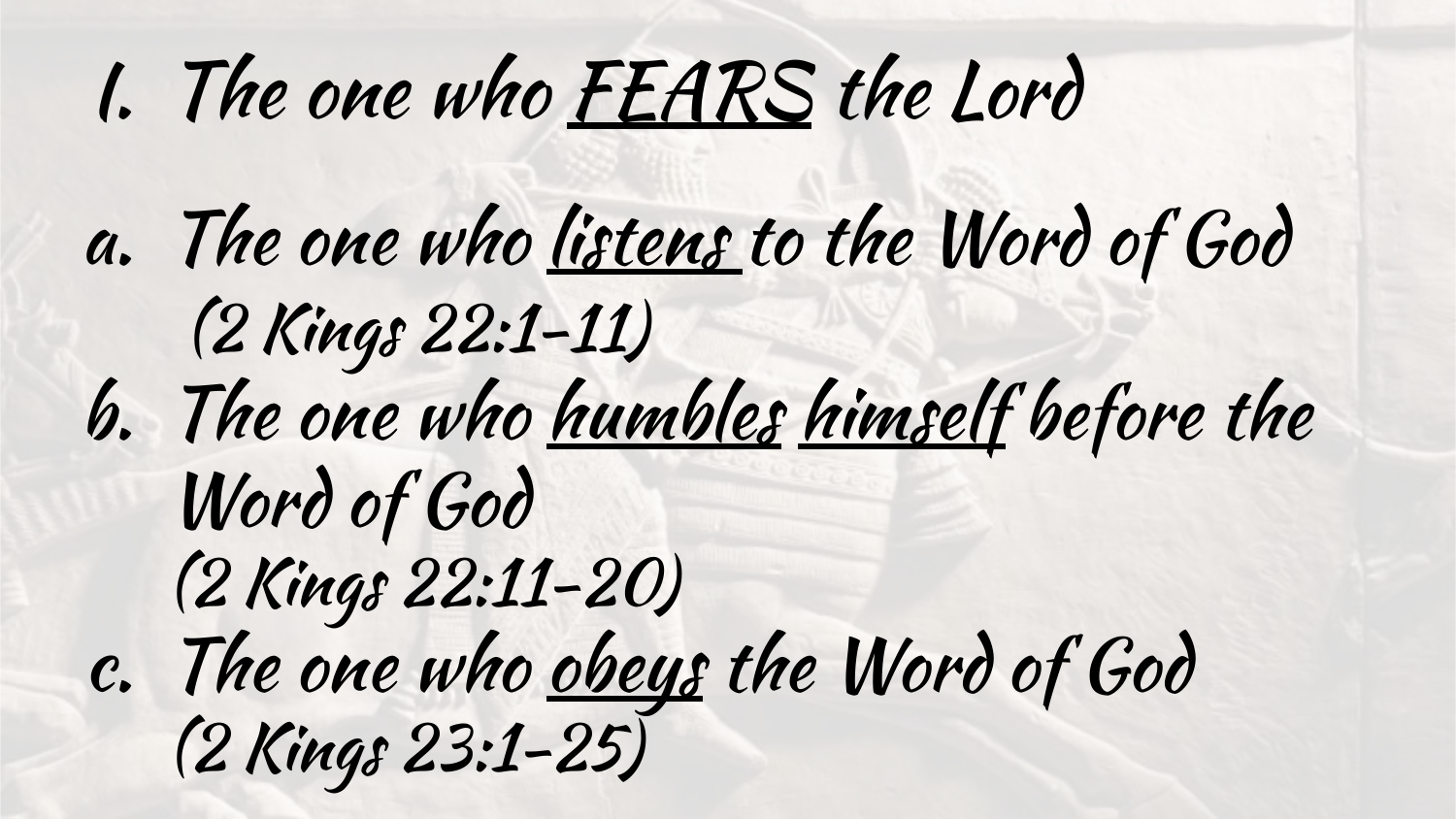Application:

# This is the Gospel: put your Hope in the LORD, not in yourself. Humble yourself and obey Him.

Romans 1:5 "Obedience of faith" 2 Thess. 1:8 "Those who do not obey the Gospel"